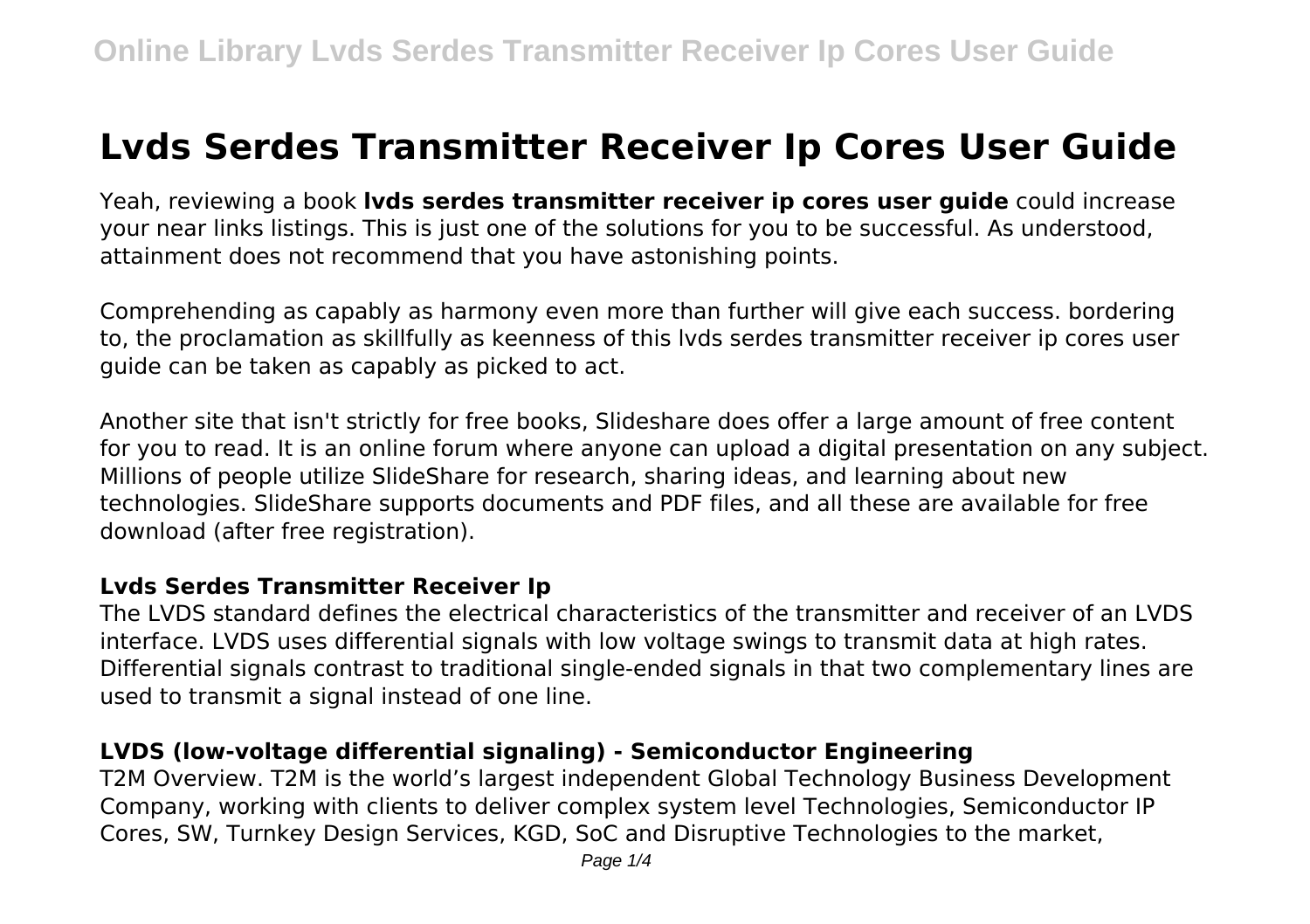accelerating its customer's product development.

## **T2M-IP - Complex Semiconductor Silicon IP Cores, Software, Solution ...**

 $\Box$ ip $\Box$  $\Box$  pcie gen4 phy ip; lvds  $\Box$ ip; gvi  $\Box$  $\Box$  $\Box$ ip; usb3.0/pcie gen1-3/sata gen1-3 combo phy ip; usb3.1 type-c phy ip; jesd204b  $\Box$  $\Box$  $\Box$  ip; 10g/12.5g  $\Box$ Serdes ip $\Box$ ;  $\Box$  $\Box$  $\Box$  $\Box$ esd $\Box$  $\Box$ io  $\Box$ ip; ldo/pll/rc oscillator  $\Box$ ip; usb2.0/usb1.1 phy  $\Box$ 

## **Nanengmicroelectronics – Welcome to NanengMicroelectronics**

The media-independent interface (MII) was originally defined as a standard interface to connect a Fast Ethernet (i.e., 100 Mbit/s) media access control (MAC) block to a PHY chip.The MII is standardized by IEEE 802.3u and connects different types of PHYs to MACs. Being media independent means that different types of PHY devices for connecting to different media (i.e. twisted pair, fiber optic ...

#### **Media-independent interface - Wikipedia**

The C-PHY's receiver is made of 3 differential RX's, each one looking at the difference between 2 of the 3 signals, (A-B), (B-C), and (C-A). The C-PHY's encoder guarantees that (i) there is at least one edge/transition per symbol, (ii) that the differential input at all three RX's is non-zero, and (iii) that the common mode of all 3 ...

## **Demystifying MIPI C-PHY / D-PHY Subsystem - Mixel**

andenandenandeserdesaandenandenandenanden.

serdes可以工作在多吉比特的速率,同样作为串行总线的spi却常常在十兆或数十兆比特的速率,为何差别这么大呢?serdes的特别之处在哪里?用了什么技术?这里...

# **8b/10b编码技术系列(一):Serdes、CDR、K码 - 云+社区 - 腾讯云**

Upgrade the IP components after the process completes. (ID: 12350) ... All data inputs of SERDES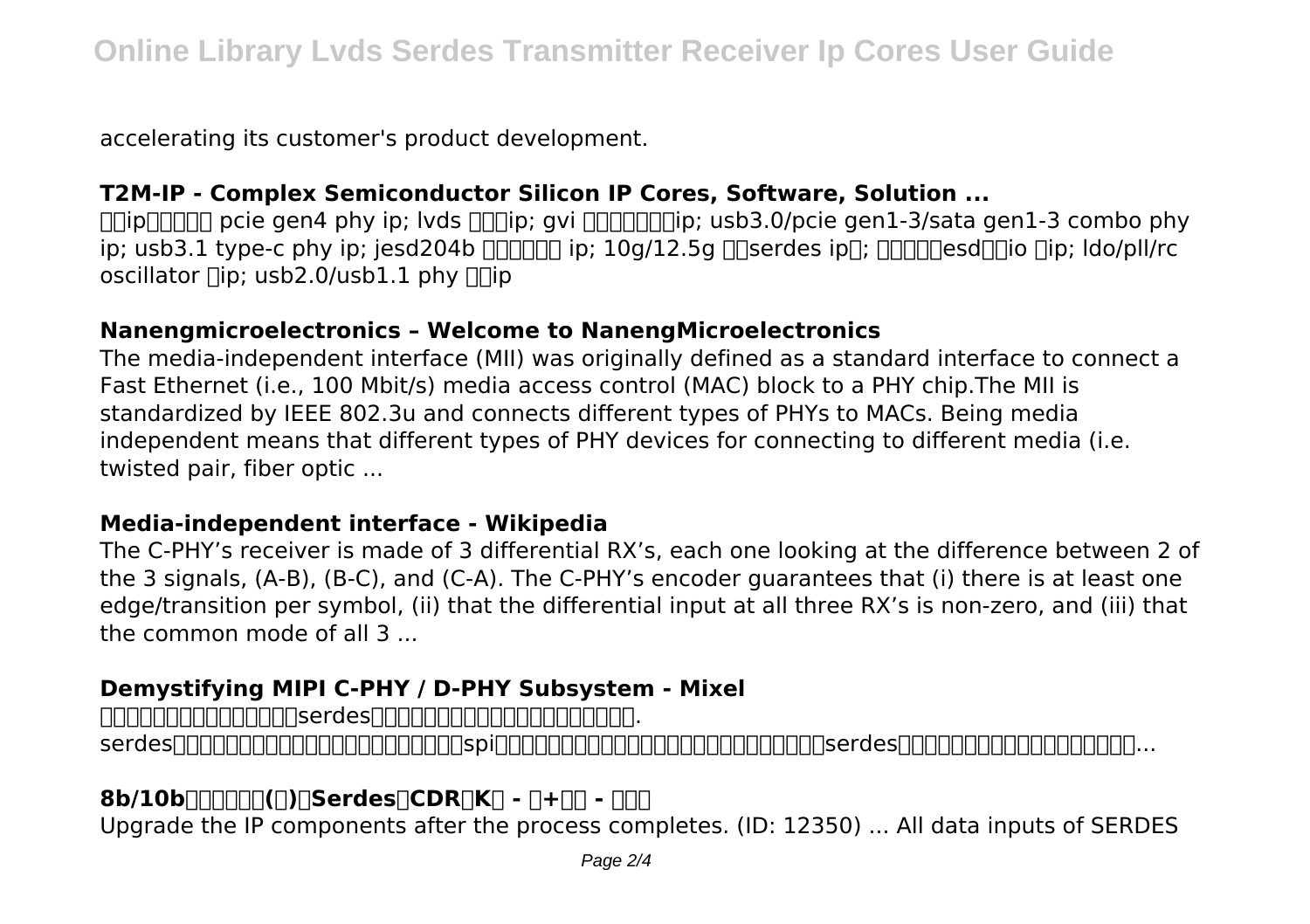transmitter "<name>" must be synchronized to the core clock (ID: ... Can't map rx\_dpll\_reset port of WYSIWYG LVDS SERDES receiver primitive "<name>" for target device family (ID: 14172) Can't map to alias "<name>" ...

## **Quartus II Message Help v13.0**

Low-power general purpose FPGA family with 10G SERDES, small packages, LPDDR4 support and high on-chip memory. ... Intellectual Property, Reference Designs & Demos Simplify your design efforts by using pre-tested, reusable functions. ... HDMI 2.1 eARC Transmitter/Receiver New, simple and trouble-free eARC feature future proofs and significantly ...

## **Lattice Semiconductor Products | Industry-Leading FPGAs**

Analog Devices' JESD204 Interface Framework is a system-level software and HDL package targeted at simplifying system development by providing a performance optimized IP framework that integrates complex hardware such as high speed converters, transceivers and clocks with various FPGA platforms. Download software, browse products, and more

## **JESD204 Serial Interface and JEDEC Standard Data Converters**

SRAM∏input  $receiver \Pi$  nonche communication  $\Gamma$  and  $\Gamma$  and  $\Gamma$  are  $\Gamma$  and  $\Gamma$  are  $\Gamma$  are  $\Gamma$  and  $\Gamma$  are  $\Gamma$  are  $\Gamma$  are  $\Gamma$  are  $\Gamma$  are  $\Gamma$  are  $\Gamma$  are  $\Gamma$  and  $\Gamma$  are  $\Gamma$  are  $\Gamma$  are  $\Gamma$  are  $\Gamma$  are  $\Gamma$  are  $\Gamma$ LVDS门门O∏门门 ... JESD204B transmitter ΠΠΠΠΠΠΠΠΠ 1ΠΑΧΙ4-STREAMΠΠΠ ...

## **TOOTTTTFPGA\_CAOXUN\_FPGATTT-CSDNTT\_fpga\_TOOT**

Lattice mVision Solutions Stack accelerates low power embedded vision development and includes the modular hardware development boards, design software, embedded vision IP portfolio, and reference designs and demos needed to implement sensor bridging, sensor aggregation, and image processing applications.